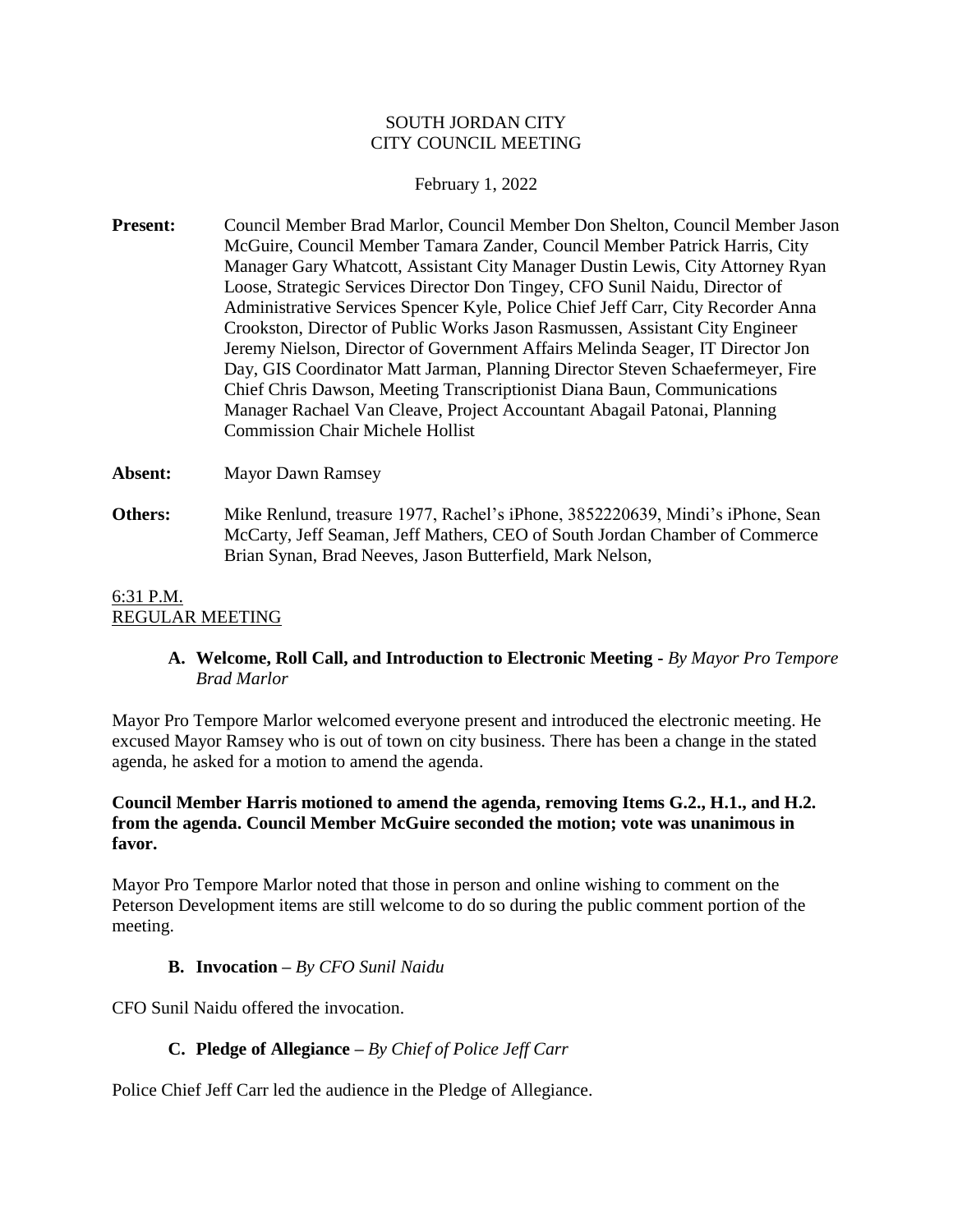### **D. Minute Approval**

**D.1.** January 18, 2022 City Council Study Meeting

**D.2.** January 18, 2022 City Council Meeting

City Recorder Anna Crookston noted that the attendee list for the City Council Meeting was amended to add Jon Day and Matt Jarman as present at the meeting.

**Council Member Harris motioned to approve the January 18, 2022 City Council Study Meeting minutes as printed and the January 18, 2022 City Council Meeting minutes as amended above. Council Member Shelton seconded the motion; the vote was unanimous in favor.**

#### **E. Mayor and Council Reports**

Council Member Patrick Harris said he and his family ran in the "Break the Freeze" race, sponsored by the city. These races are always well attended and he thinks our city does a great job running them.

Council Member Don Shelton said that since the last meeting he has attended two Legislative Policy Committee (LPC) Meetings at the Capitol, and listened to updates from our Utah League of Cities and Towns (ULCT) leaders about various legislative items. He also attended two Western Growth Coalition (WGC) updates, from our various legislators. It looks like the legislature is definitely going to restrict retail incentives, and the governor is supportive of that; the best the League can do is attempt to negotiate a better deal.

Council Member Tamara Zander said they all attended the special budget meeting on January 26, she thanked the staff that presented that night. Every year it gets easier to understand for her, but they take it very seriously discussing taxpayer dollars. January 19 was the ULCT Legislative Day at the Capitol, several of the council members were able to attend that luncheon. She appreciated being able to sit with Senator Fillmore, Representative Teuscher and Representative Pulsipher. Mayor Ramsey was one of the keynote speakers, she always does a great job. She attended the same race as Council Member Harris and other city staff. She thanked Administrative Services Director Spencer Kyle and Associate Director of Parks Colby Hill for helping her get signed up when she decided to participate at the last minute. The races are getting better and better each year and they attract such a diverse crowd, from runners to "ruckers." She also thanked Executive Assistant Melanie Edwards for sending emails to remind them to sign up.

Council Member Jason McGuire said he attended many of the same meetings as Council Member Shelton. The Arts Council is closer to announcing its next musical, they are just waiting on securing the rights.

Mayor Pro Tempore Brad Marlor attended the luncheon on January 19 for the ULCT as well. There were a few of our Youth City Council Members from Bingham and Herriman High School, it was fun to meet them and see their excitement. The Senate President actually showed everyone a picture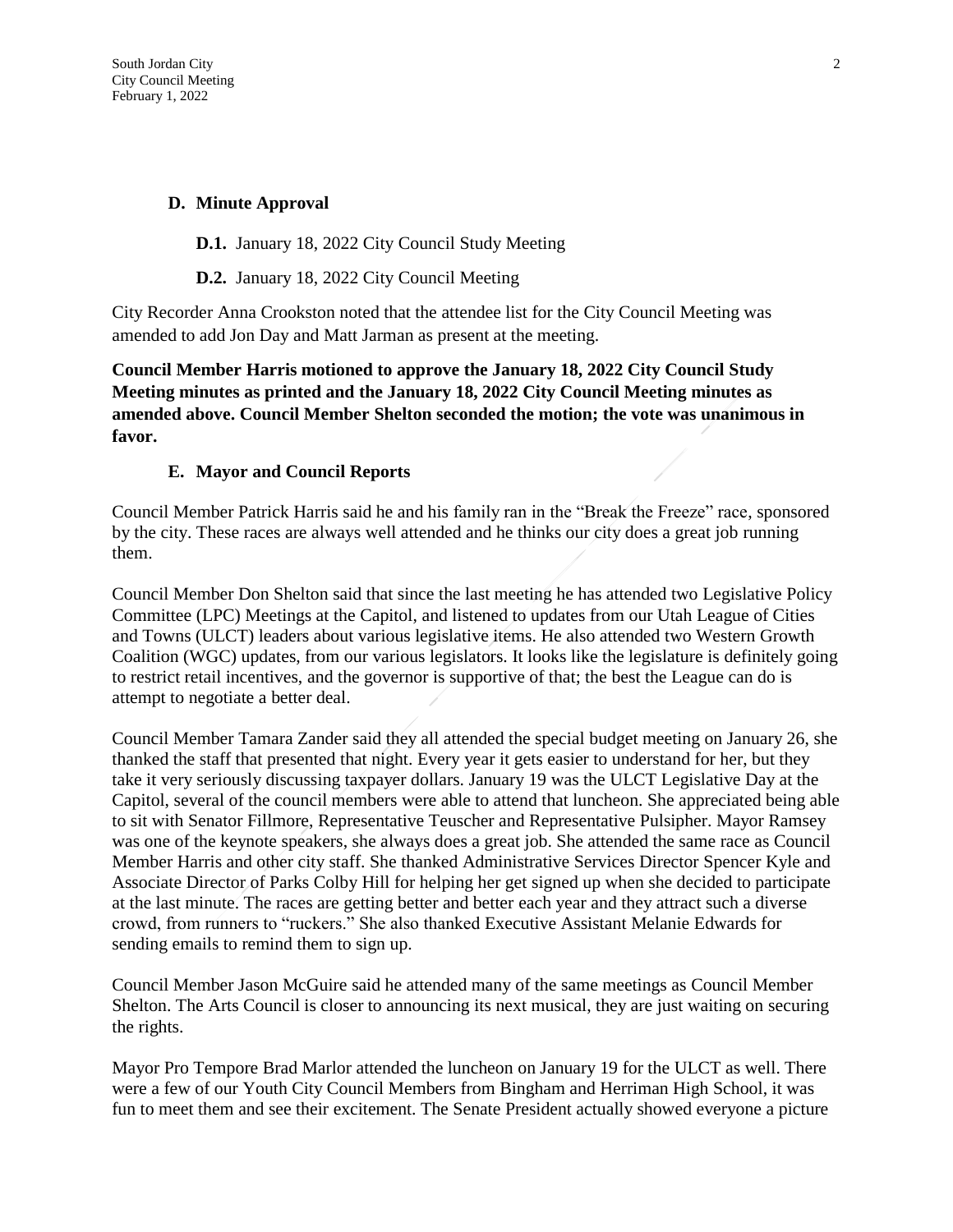of when he was a youth at the same kind of meeting, and now he's the speaker of the house all these years later. He also attended the special budget meeting on January 26, and as mentioned it was wellprepared by our staff. That same day, he also attended an Architectural Review Committee (ARC) Meeting with one item on the agenda; they approved the architecture for an upscale day spa in the city.

#### **F. Public Comment**

Mayor Pro Tempore Marlor opened up the public comment portion of the meeting.

**Jeff Mathers (Resident)** is here tonight to oppose the Peterson Development project. The new intersection at Jordan Parkway and Bangerter is quickly turning out to be, in his opinion, a mixed blessing; with the new easy access to Bangerter and Jordan Parkway, more people are using the intersection than ever before. He encouraged the council to visit the intersection around 3:00 P.M. or later on a weekday and they'll get a feel for the congestion that has developed since that intersection has opened. This is causing difficulty for the residents on Sage Creek, as there isn't a traffic light at their intersection. It's becoming more and more difficult for him to leave or access his neighborhood because cars are lined up from 4000 West all the way to Harvest Pointe Drive, solid cars in both directions. In addition to that, there are a lot of cars parked on the parkway just west of Sage Creek, and for him to get into the flow of traffic he has to pull into the intersection almost 10 feet to be able to see around all those cars parked in the bicycle lane on Jordan Parkway. That is a dangerous situation there and he would encourage the city council to consider making that "No Parking." In addition, they have all the retail there with the ice cream parlor and playground that causes an enormous amount of traffic on all streets in that area. On top of the retail traffic, they have all the residents of the neighborhood just south of the proposed development property, and people coming in to the community who don't live there bringing their kids to the playground and parking their cars along Harvest Pointe. He thinks the parking along Harvest Pointe is dangerous because there is a possibility that kids could be running out from between those parked cars, and with all the congestion and hustle on that road, he thinks it's just a matter of time before some little kid gets hit by a car. He encouraged not allowing the Peterson Development project to proceed; not just for the traffic and safety issues, but from a personal point of view this project is going to kill about 20% of his mountain view. He paid a considerable premium for the privilege of that view, and there are 20 other neighbors in the same situation. He knows that's not a concern for the city, but he believes if you were in his shoes you would be concerned because it's about 20% of his view of the mountain range. He was here in October when the project was refused and he is going to keep fighting it, and his next door neighbor here tonight feels the same way.

**Brad Neeves (Resident)** is here primarily because of the Peterson Development proposal. He has participated in the last two Planning Commission meetings with some of his other neighbors; they have had a lot of turn out in opposition. One of the frustrations in the process today is the time and preparation that he and others are taking to address an item that has been removed from the agenda. He would like to understand whether this is a removal of an application from Peterson, or whether this is just a convenience for them or some kind of game to try and frustrate the residents. They have many members of their community and neighborhood who have put their homes up for sale, specifically for this reason. There is a lot of hearsay that this is just happening whether they like it or not. There are people that have moved that are listing now, and it is having an affect without an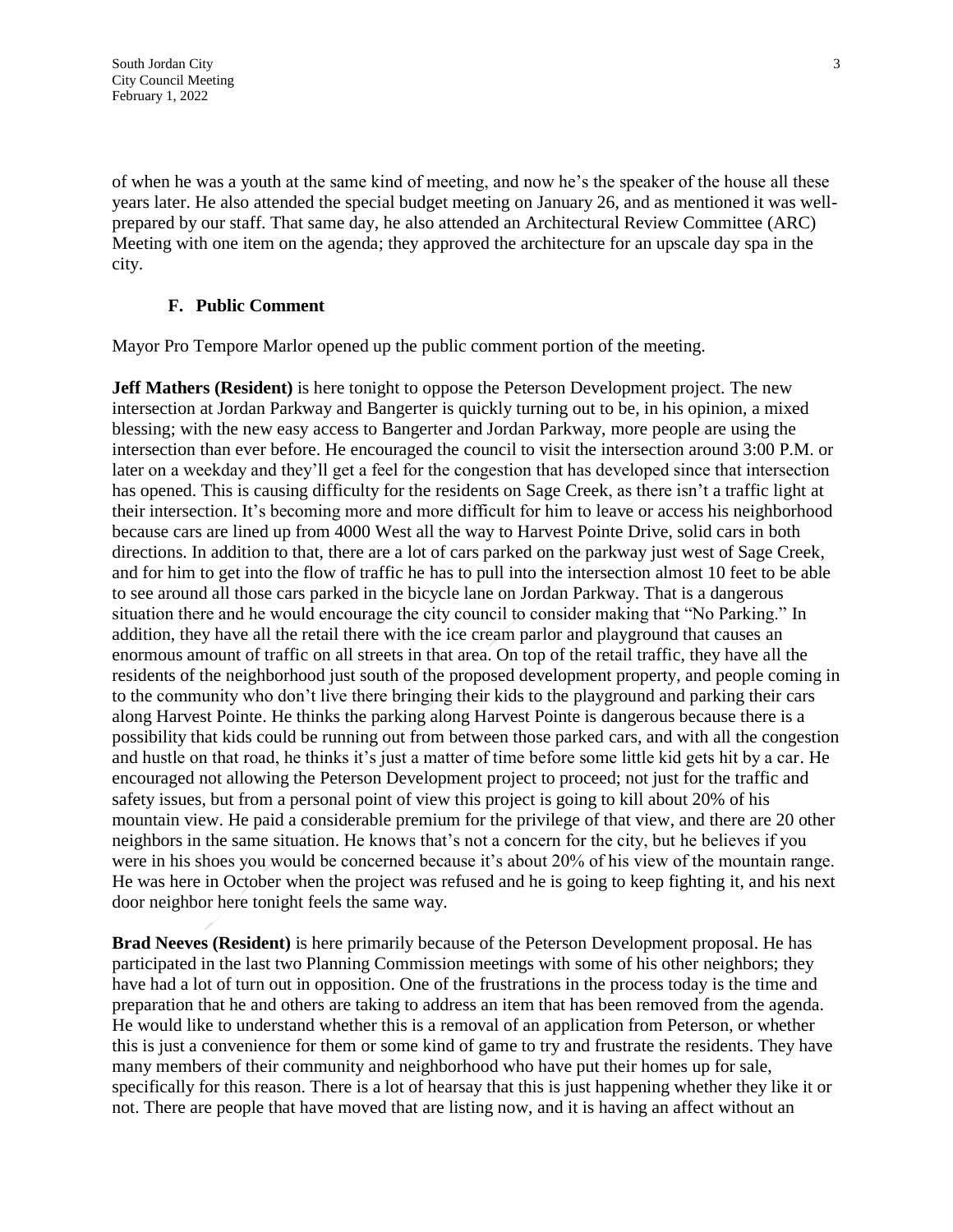approval already. The fact that they've seen this item on the agenda with a unanimous vote from the planning commission to deny the recommendation of this proposal is a frustration. They would like to know, is this coming back, is it going to rear its head again; are they going to have their kids, wives and their time spent worrying about this issue that is not compliant with current code. This is a developer that is trying to maximize profit in different ways, and it should not be the concern of this council or them as taxpayers to help this developer. On the note of traffic, he asked the council to come take a look and visit the road by Nielsen's Frozen Custard. Just last night, around almost 10:00 p.m., he had a car almost hit him leaving the parking lot near Mountain Mike's while he was on a crosswalk, not even crossing Harvest Pointe. The traffic situation over there is very bizarre at best, as it's a narrow road. Lastly, he brought up that it is hearsay, but he heard that in one of the Peterson neighborhood meetings there was a comment made by a member of their team that this was going to pass the council regardless of the planning commission because of their confidence and "wining and dining." He would like a bit of an investigation into this to figure out where their arrogance is coming from. He works in the financial industry, gift logs and entertainment logs are crucial in his business, and he'd like to figure out if there is something inappropriate from this developer's point of view.

Council Member McGuire asked Mr. Neeves to wait after the meeting ends and he will speak with him.

**Jason Butterfield (Resident)** agreed with Mr. Neeves in that a lot of time, effort and planning on their parts went into this. They both are working professionals, fathers and have other commitments in the community. The notice that this was being removed from the agenda came from a screenshot of a text message of a Facebook Page post, at the eleventh hour. This makes him wonder if this wasn't an effort to try and create a "boy who cried wolf" scenario, where those who do have an emotional investment in this prepare and prepare, to be put off; to the point where they stop being as "on it," so they will be caught flat-footed and this can be presented by Peterson coming from a position of greater preparation than the residents. Particularly when there are iterations upon iterations, and their preparations have to be amended, it takes the air out of their sails and it starts to make it really hard for them to put forward as articulate an argument as they would otherwise be able to make. He would appreciate a deeper understanding as to why that was pulled in the manner it was pulled, and whether it will come back on the agenda. He has other comments he was going to make, but he is going to reserve those for a future point where they would be more relevant to an agenda item proposal. This has been on their radars as residents since September of 2020. They have gone through planning commission meetings, notice and comment periods and it is a constant drain and source of uncertainty for them. As Mr. Neeves mentioned, they have many close friends and neighbors, cherished relationships, where people are citing this uncertainty and the seeming inevitability of it from the arrogant position the developer has put on. The stability of their homes and relationships, those sorts of decisions should be driven by factors other than a sense that they are being asked to mitigate market conditions for a long-term investor in the form of a developer; they shouldn't have to bear the externalities of some of those things for them. Although they claim to address the residents' concerns, it always seems secondary to this instance on their part that they somehow have an obligation to just accept this.

**Mark Nelson (Resident)** has been here since 1996. He grew up in Sandy and loves this community. He just wanted to reiterate what the neighbors have said tonight. They built in this community because of what South Jordan is, and to see his neighbors leaving and taking off because of a maybe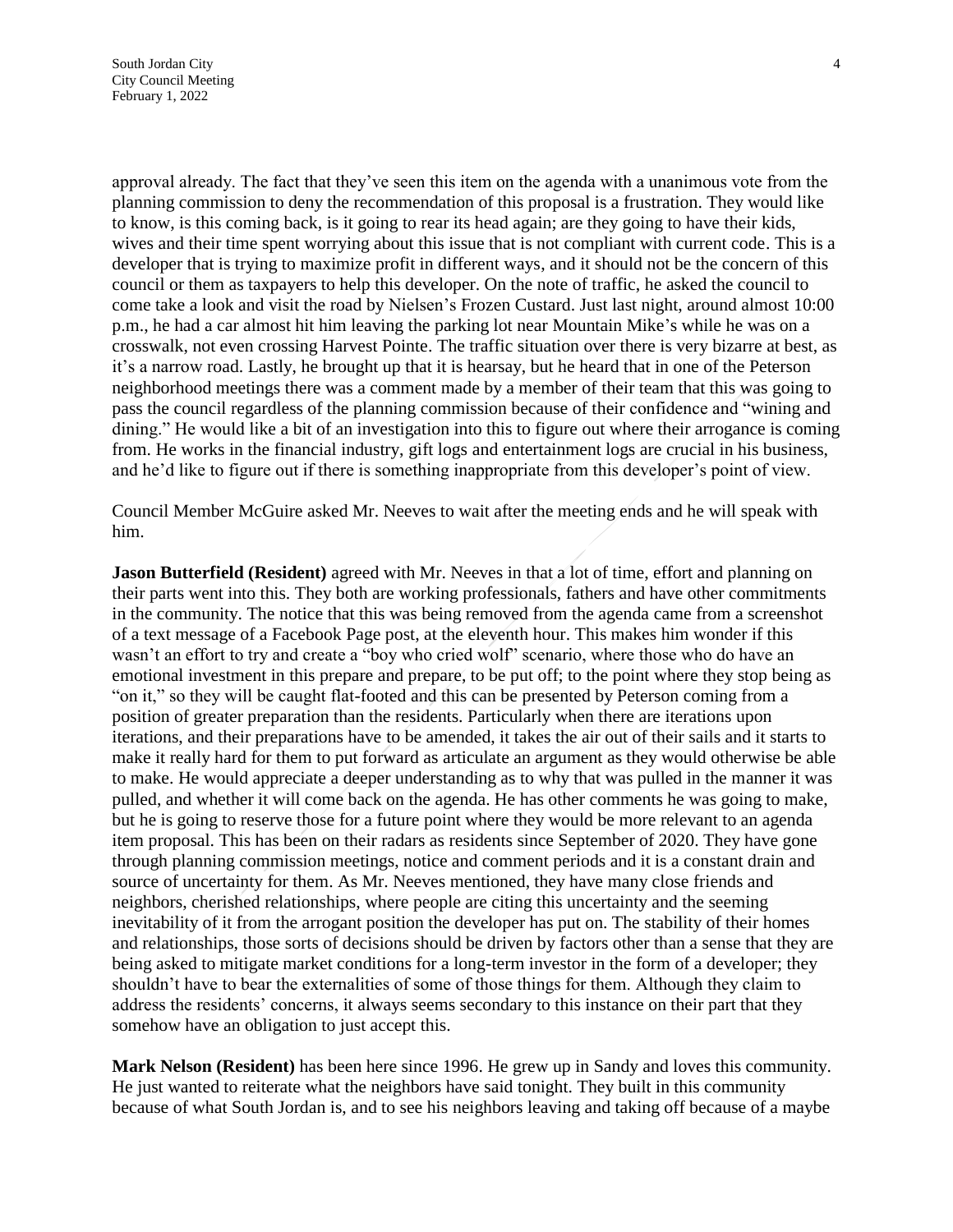is hard. Obviously market conditions are good to leave, but where are you going; they hope the people moving in are good. This feels like a third strike in this community at the moment. The south end has such an issue with parking from the other high density housing that they have permit parking just to park in front of their own homes. Then they had to go through the 10400 South construction, which they love how that has turned out, but the fact that they lost 10-11 neighbors from that was strike two. Now this, with so many traffic issues and parking issues, they just don't want to add to the problem. He knows the council does their homework, but he asked them to look at the minutes from the planning commission, and look at the area as well. They have the walkway that right now is for them into the commercial project, but they feel that will be turned back on them for access of parking in front of their homes. This would bring them back to the same situation of possibly having to permit park the north end of the community, which would create an entire community in the city that requires permit parking to park in front of your own house.

Council Member McGuire noted that Peterson Development were the ones who asked to be removed from the agenda this afternoon. He asked those in attendance tonight to take offense on behalf of this council, that a developer would take such an arrogant stance to say the things that were said. This is not a council that goes out to be "wined and dined," and he wants to make that very clear to everyone.

All the council members agreed that they had not had any interactions like those suggested with this developer.

City Manager Gary Whatcott noted that this often happens with developers for many reasons. There were a lot of questions about their presentation, and after a few questions they decided to pull their agenda item tonight. They will be back, we follow all public notices so those impacted will always get a notice as we follow those same guidelines when it comes back again. He doesn't know when it will be back on the agenda, but he is sure it will be back as they are pretty insistent on trying to move this forward. He thinks there were some technical issues with their presentation that they couldn't get figured out today; it was pulled because the developer wasn't ready. Just because they pulled it, doesn't mean the city can't put it on another agenda as they still have that right to ask the council for a zoning change.

Mayor Pro Tempore Marlor closed public comment.

#### **G. Action Items**

**G.1. Resolution R2022-08**, Declaring the Corporate Purpose of disposing of a surplus trailer and authorizing the City Manager to sign an agreement with the Salt Lake County Auxiliary Communication Team. *(By Assistant City Manager, Dustin Lewis)*

Assistant City Manager Dustin Lewis reviewed background information from the Staff Report.

Council Member Zander asked for a brief overview of what this radio group does to serve the city.

ACM Lewis said the group is all volunteer HAM Radio operators. They provide communication support at many of our events. They have supported the marathon, Light the Night, Summerfest activities, etc. They work quietly in the background taking care of radio traffic for us, making sure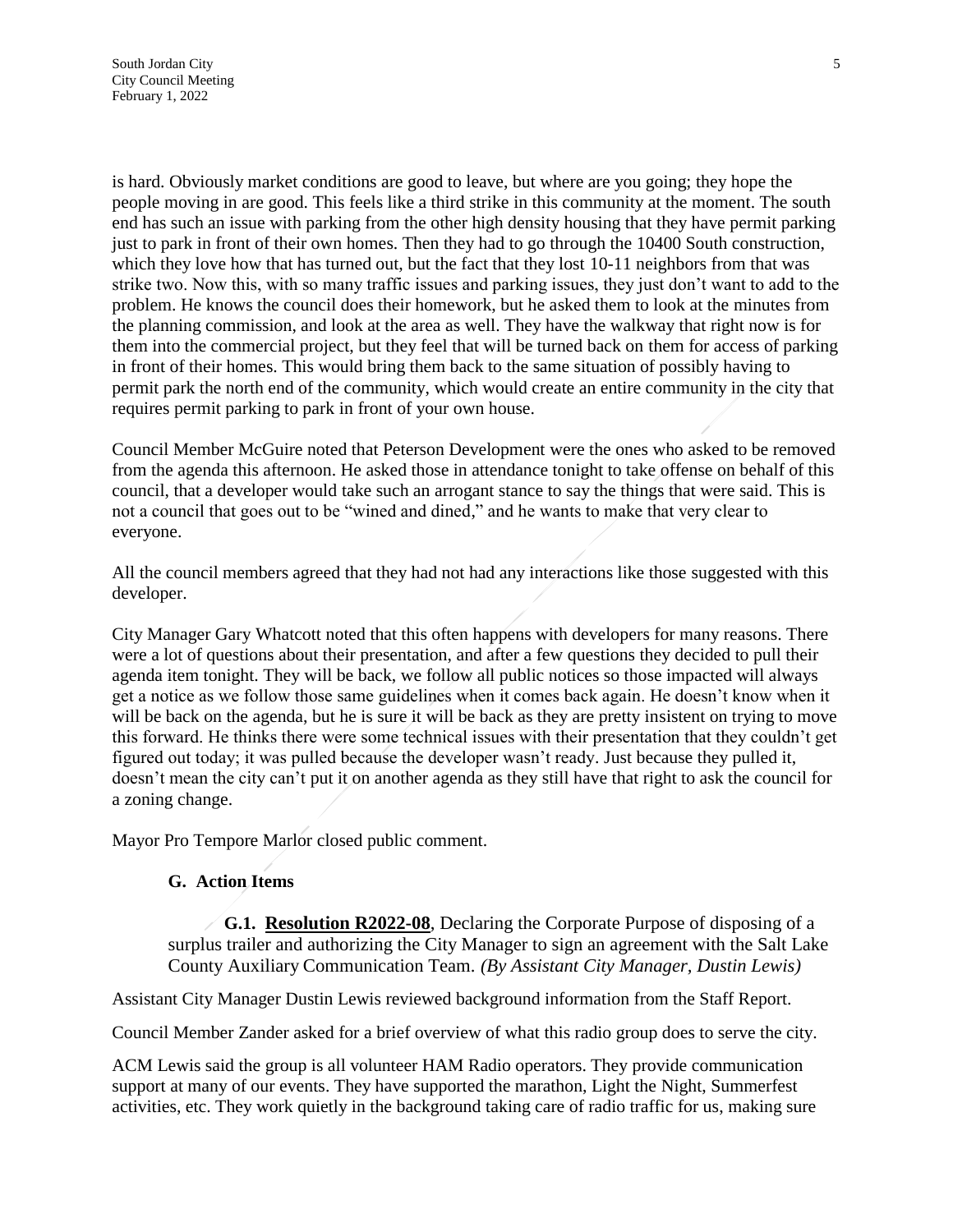that requests for resources are put through. They are also an integral part of our emergency management operations plan; should we lose some of our primary means of communication, this group is actually waiting there to help to support us. If we lost our 800 megahertz radio system that our police and fire uses, this group has worked in the background to have a backup system that we could rely on. If we were to lose cell phone service and staff needed to get a hold of the council or mayor, the groups has plans in place to send a HAM Radio operator out to your house and establish that communication. There are some very dedicated individuals who have been a part of this since the beginning, and this is a great way to continue that partnership with them.

Council Member Harris asked how the trailer will be used by the group.

ACM Lewis said they would continue to use the trailer just how they've been using it for the last decade. The trailer has been equipped with the cabinetry, cable runs, etc., and this group has been the primary users of that equipment for a long time. Now, instead of us storing it on city property, they would be responsible to store and maintain it, as well as continue using it for events. This gives them some flexibility as they also support other events and this allows them to continue to use that trailer to support other events as well, which is great for us as it keeps the trailer in use, them in practice, and it serves a greater public good.

Council Member Harris said this seems to fill a need that most people aren't aware of, both current needs as well as future possible needs for communications.

ACM Lewis said we have managed to continue to grow our communications capabilities, and as we brought Station 64 online, we have actually done some things in that building to help support our communications. We have other pieces of equipment in the fleet now that also help us to support that, which is why this particular trailer isn't as critical for us as a city, but it's still very important for the radio club to support us.

Council Member Marlor asked if the individuals in this club/network do this at no charge to the city.

ACM Lewis said that's correct. They volunteer all of their time, talents, and even their own equipment to support this, which is amazing. Some of these members have donated hundreds of hours in supporting the community at past events.

Council Member Zander would love to meet some of these individuals, possibly invite them to a council meeting so we can acknowledge and thank them.

ACM Lewis said he would be happy to introduce them, many times they're at the events for the city and the next time they are there he will make sure to introduce them to the council members.

Council Member Marlor said he has been here for a long time and this is the first time the radio club and their service has ever come up in a council meeting that he can remember.

ACM Lewis said they work behind the scenes and you rarely see them, but they do a tremendous amount of good for us.

**Council Member Zander motioned to approve Resolution R2022-08, disposing of a surplus trailer through agreement. Council Member Shelton seconded the motion; vote was unanimous in favor.**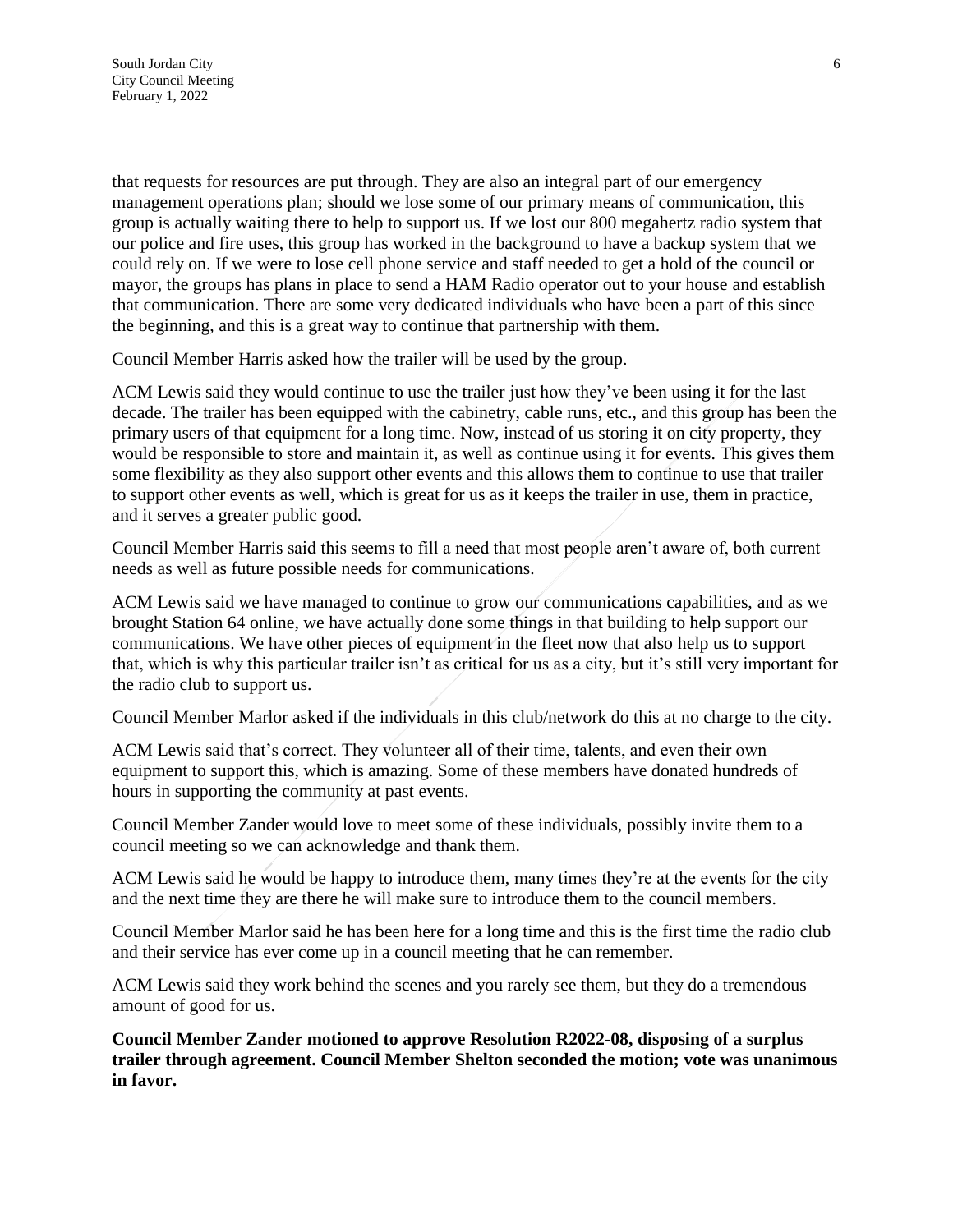**G.2. Resolution R2022-03**, Authorizing the Mayor to sign a Development Agreement pertaining to the development of property located at 3773 W. South Jordan Parkway in the City of South Jordan. *(By Director of Planning, Steven Schaefermeyer)*

Agenda amended at the beginning of the meeting to remove item from the agenda.

# **H. Public Hearing Items**

**H.1. Resolution R2022-04**, Amending the Future Land Use Plan Map of the General Plan of the City of South Jordan from the Economic (EC) to Mixed Use (MU) designation on property located at 3773 W. South Jordan Parkway in the City of South Jordan. ApplicantPeterson Development. RCV *(By Director of Planning, Steven Schaefermeyer)*

Agenda amended at the beginning of the meeting to remove item from the agenda.

**H.2. Zoning Ordinance 2022-01-Z**, Rezoning property located at 3773 W. South JordanParkway from Commercial Community (C-C) Zone to Multiple Family Residential Planned Development (R-M-PD) Zone. RCV *(By Director of Planning, Steven Schaefermeyer)*

Agenda amended at the beginning of the meeting to remove item from the agenda.

# **I. Staff Reports and Calendaring Items**

ACM Lewis said they are making a change in the protocol for the Zoom portion of City Council meetings. Starting on February 15, they are going to switch to the Zoom webinar feature. It works similarly to how the council has logged on to the Utah League of Cities and Towns meetings, where you don't see all the participants. This will make it a little easier on staff, who no longer would have to monitor letting people in and out of the meetings as people can just log on and watch. This means we will no longer be able to take public comments over Zoom, so anyone wishing to make public comments will have to attend the meeting in person or submit their comments in writing prior to the meeting. This allows some additional security measures and prevents meetings from being interrupted; it also makes the meetings flow a little easier on the technology side of things. The format of the agenda being published will indicate there has been a change in public comment procedures for the meetings. In the future, if any staff or council member is going to miss an in-person meeting, and need to join electronically, they will just need to let him know ahead of time so he can add them as a panelist, which allows them to participate as if they were in the chambers.

Council Member Harris asked if this is a decision being made internally here in the city, or if it is something being mandated.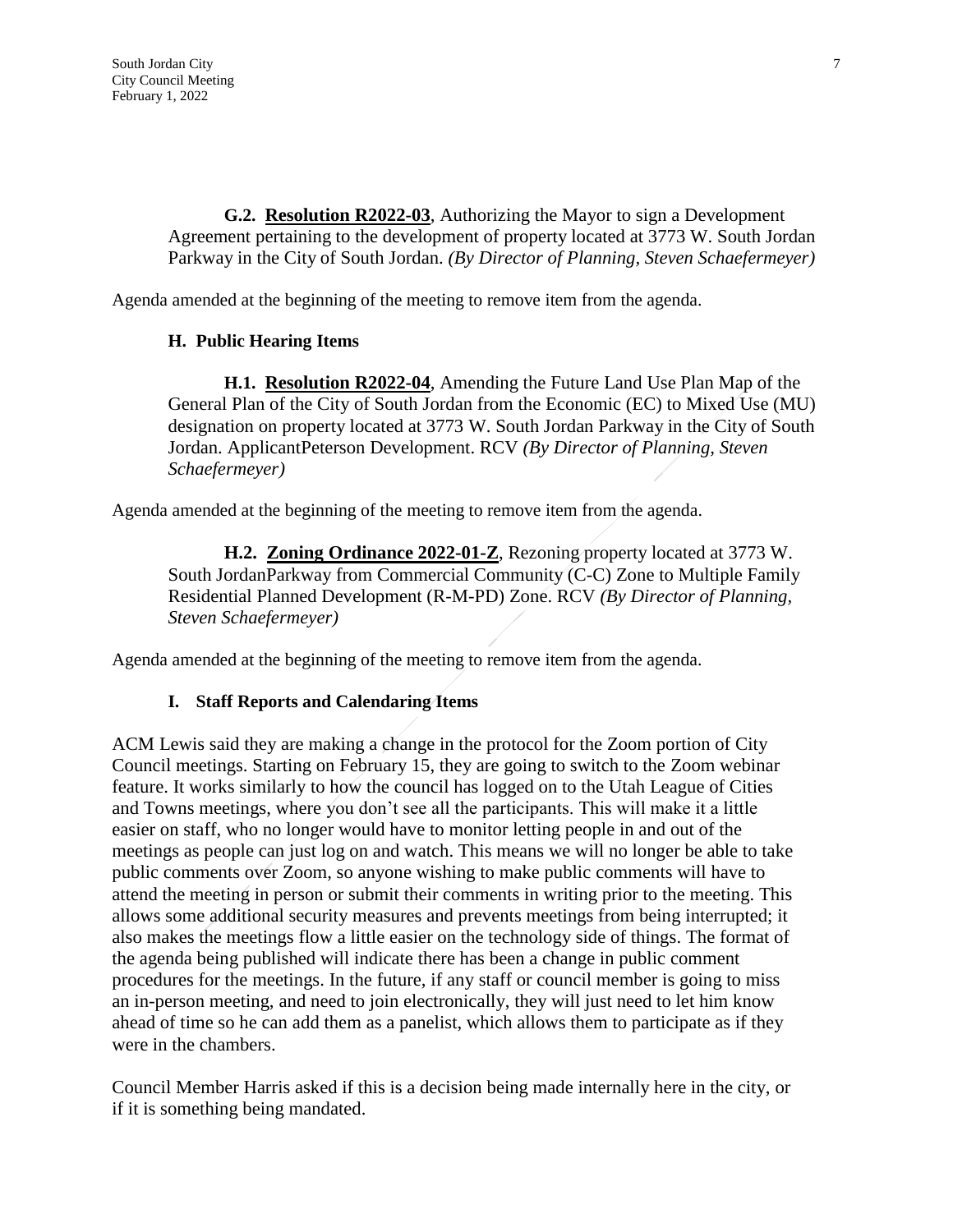City Manager Whatcott said it is not a mandate, they have just had trouble trying to get people in and out of these meetings, and we have had sound issues and other interruptions.

AMC Lewis said this will also help us reduce the misuse of people posting or doing things that might disrupt the meeting.

Council Member Harris asked if someone reached out ahead of time, is there a way to allow public comment electronically.

ACM Lewis said technically it could be done, but it would be easier if they just submitted their comments in writing ahead of the meeting. To allow this it creates extra work for our team, as they have to be set up as a panelist in the meeting, and it changes some access to things in the meeting that they would rather not have to deal with.

Council Member Harris understands what's being said, and he's not opposed to it, however he feels the world is changing and being able to participate remotely should be available without restrictions.

Council Member Shelton agrees, he doesn't recall anyone intentionally disrupting any of our meetings while we've had a remote option.

ACM Lewis said we haven't had it during any of our meetings, but some of our peers have.

Council Member Shelton said it certainly is a risk, and we want to have as secure a meeting as possible. He really likes having electronic participants with the capability to speak to us here. This is where our society is going, so if there is an easier way for our staff to do it, and make it more secure for us, he is all for it. He isn't in favor of just cutting off all opportunity for public comment electronically.

ACM Lewis said if that's the council's desire, they will make it work.

Council Member McGuire concurs with the previous comments. He asked if it would make a difference if we switched software platforms, he believes the county uses something called Webex.

ACM Lewis said that would not be easy, they will make it work with Zoom.

City Manager Whatcott said we definitely want the public to have access, it's just trying to find that balance with security and accessibility.

Administrative Services Director Spencer Kyle said he has been working with ACM Lewis and IT Director Jon Day on this. He asked if it would be acceptable to figure out a way that the public can join, but they'd have to give notice prior to the meeting; or does it need to be that they can join at any point and desire to speak.